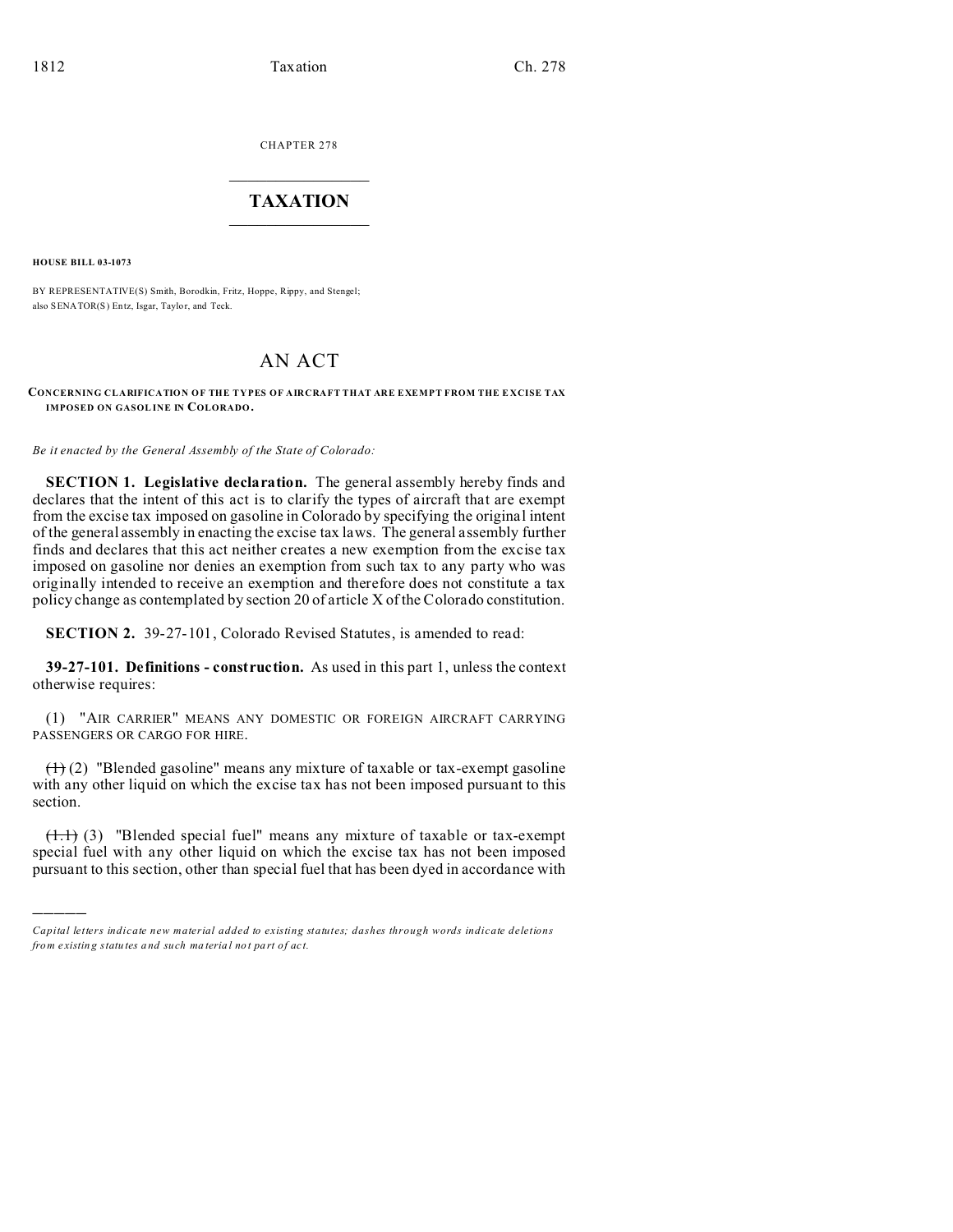## federal regulations.

 $(1.2)$  (4) "Blender" means a person who produces blended gasoline or blended special fuel outside of the gasoline or special fuel distribution system consisting of refineries, pipelines, vessels, and terminals. For purposes of this subsection  $(1.2)$ SUBSECTION (4), gasoline in a refinery, pipeline, vessel, or terminal is in the gasoline distribution system, and special fuel in a refinery, pipeline, vessel, or terminal is in the special fuel distribution system. Gasoline or special fuel in the tank of any vehicle or in any railcar, trailer, truck, or other equipment suitable for ground transportation is not in the gasoline or special fuel distribution system, respectively.

 $(1.4)$  (5) "Common carrier" or "carrier" means a person, including a railroad operator, who transports gasoline or special fuel from a terminal located in this state or transports gasoline or special fuel imported into this state and who does not own the gasoline or special fuel.

(6) "DIRECT AIR CARRIER" MEANS A PERSON WHO PROVIDES OR OFFERS TO PROVIDE AIR TRANSPORTATION AND WHO HAS CONTROL OVER THE OPERATIONAL FUNCTIONS PERFORMED IN PROVIDING THAT TRANSPORTATION. A DIRECT AIR CARRIER THAT PROVIDES AIR TRANSPORTATION SERVICES TO A PUBLIC CHARTER OPERATOR AS DEFINED IN SUBSECTION (24) OF THIS SECTION HAVE A BINDING COMMITMENT TO FURNISH AIR TRANSPORTATION TO THE PUBLIC CHARTER OPERATOR VIA A CHARTER CONTRACT PURSUANT TO 14 CAR 380.29 AND SHALL ACTIVELY PROVIDE SUCH AIR TRANSPORTATION SERVICES TO THE PUBLIC CHARTER OPERATOR.

 $~~(1.5)~~ (7) (a) "Distribution" means:$ </del>

(I) A gasoline or special fuel broker and any person who sells special fuel to another distributor, broker, or vendor, and any vendor of liquified petroleum gases;

(II) Any person who acquires gasoline or special fuel from a supplier, importer, blender, or another distributor for the subsequent sale and distribution by tank cars, tank trucks, or both; or

(III) Any person who refines, manufactures, produces, compounds, blends, or imports special fuel or gasoline.

(b) "Distributor" includes every person importing gasoline or special fuel by means of a pipeline or in any other manner but does not include persons importing gasoline or special fuel contained only in the fuel tank of a motor vehicle.

 $(1.6)$  (8) "Dyed diesel" means diesel fuel that is dyed under the rules of the United States environmental protection agency or the internal revenue service for high sulphur diesel fuel or low sulphur diesel fuel or under any other requirements subsequently set by such agencies for special fuel sold for nontaxable uses.

 $(1.7)$  (9) "Exporter" means a person who acquires gasoline or special fuel in this state exclusively for delivery to another state in which he or she is licensed.

 $(1.8)$  (10) "Fuel tank" means any receptacle on a motor vehicle from which fuel is supplied for the propulsion of the vehicle, exclusive of a cargo tank, and includes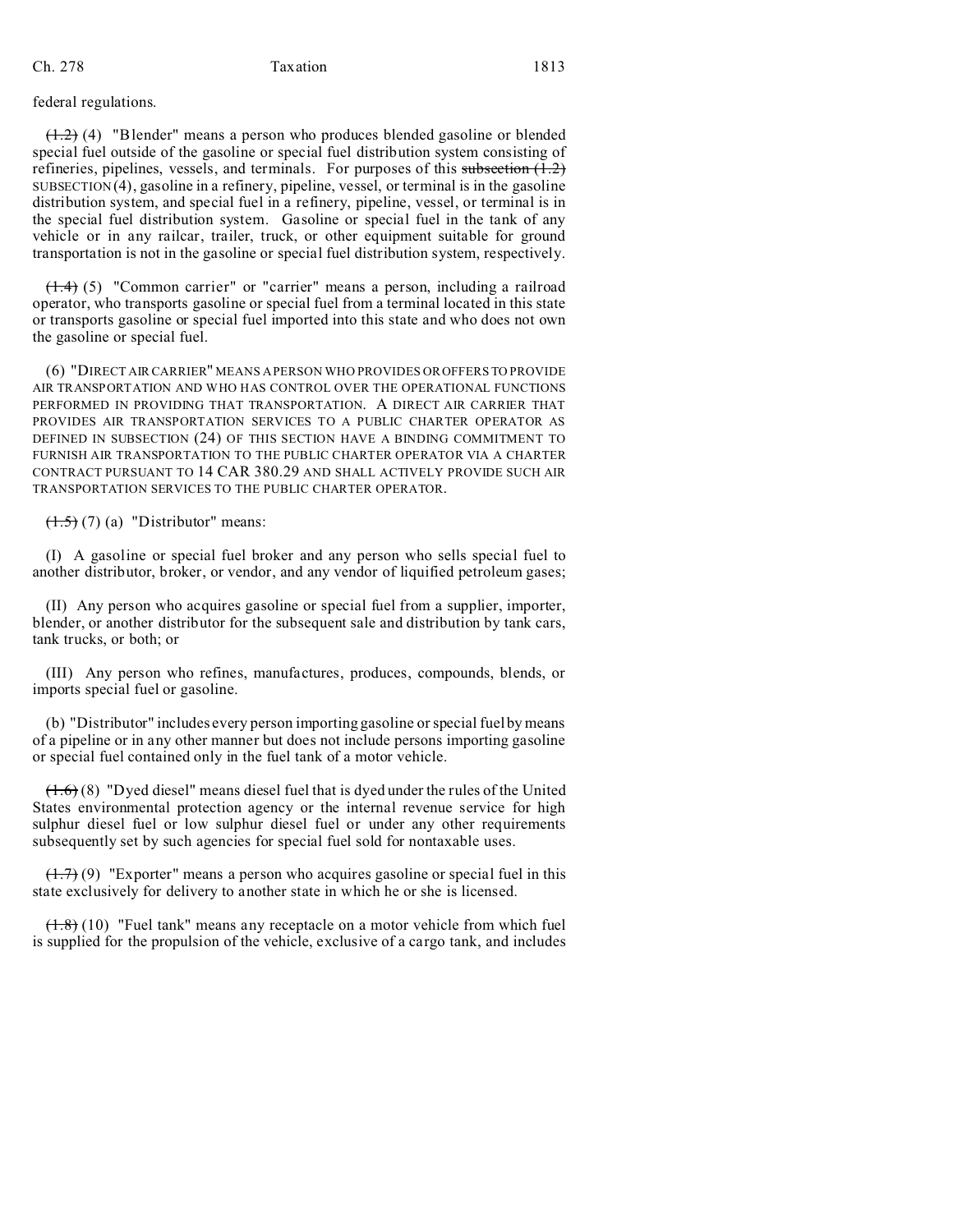## 1814 Taxation Ch. 278

any separate compartment of a cargo tank used as a fuel tank and any auxiliary tank or receptacle of any kind from which fuel is supplied for the propulsion of the vehicle, whether or not such tank or receptacle is directly connected to the fuel supply line of the vehicle.

 $(1.9)$  (11) "Gallons" means gallons as measured on a gross gallons basis, as defined in section 8-20-201 (3), C.R.S.

#### $(2)$   $(a)$  Repealed.

(b) Effective January 1, 1989, (12) "Gasoline" means any flammable liquid used primarily as a fuel for the propulsion of motor vehicles, motor boats, or aircraft. "Gasoline" does not include diesel engine fuel, kerosene, liquefied petroleum gas, natural gas, and products, including kerosene, specially prepared, sold, and used in aircraft operated by scheduled air carriers or commuter airline operators exempt from the federal aviation fuels tax; except that "gasoline" does include products, including kerosene, specially prepared, sold, and used in any other aircraft. Except as otherwise provided in this paragraph  $(b)$  SUBSECTION (12), any product blended with gasoline shall be considered gasoline for purposes of the excise tax imposed pursuant to this part 1.

 $(2.1)$  (13) "Highway" means any way or place in this state of whatever nature, open to the use of the public, for purposes of traffic, including highways under construction.

 $(2.2)$  (14) "Importer" means a person who imports gasoline or special fuel in bulk or by transport load into this state from another state by truck, rail, or pipeline.

 $(2.3)$  (15) "In this state" means within the exterior limits of the state of Colorado and includes all territories within these limits owned by or ceded to the United States of America.

(16) "INDIRECT AIR CARRIER" MEANS ANY PERSON WHO ENGAGES DIRECTLY IN AIR TRANSPORTATION OPERATIONS AND WHO USES THE SERVICES OF A DIRECT AIR CARRIER FOR SUCH TRANSPORTATION SERVICES.

 $(2.4)$  (17) "Licensee" means any person holding a valid license issued by the department of revenue pursuant to section 39-27-104, to act as a supplier, importer, exporter, distributor, carrier, or blender.

 $(2.5)$  (18) "Motor vehicle" means any self-propelled vehicle required to be licensed or subject to licensing for operation upon the highways of this state.

(19) "PART 121 AIR CARRIER" MEANS AN AIRCRAFT OPERATOR THAT CONDUCTS OPERATIONS PURSUANT TO 14 CAR 121 BETWEEN ANY TWO POINTS WITHIN THE FORTY-EIGHT CONTIGUOUS STATES OF THE UNITED STATES OR WITHIN THE UNITED STATES AND A SPECIFICALLY AUTHORIZED POINT LOCATED OUTSIDE THE UNITED STATES, OPERATING ANY OF THE FOLLOWING:

(a) A TURBOJET-POWERED AIRPLANE;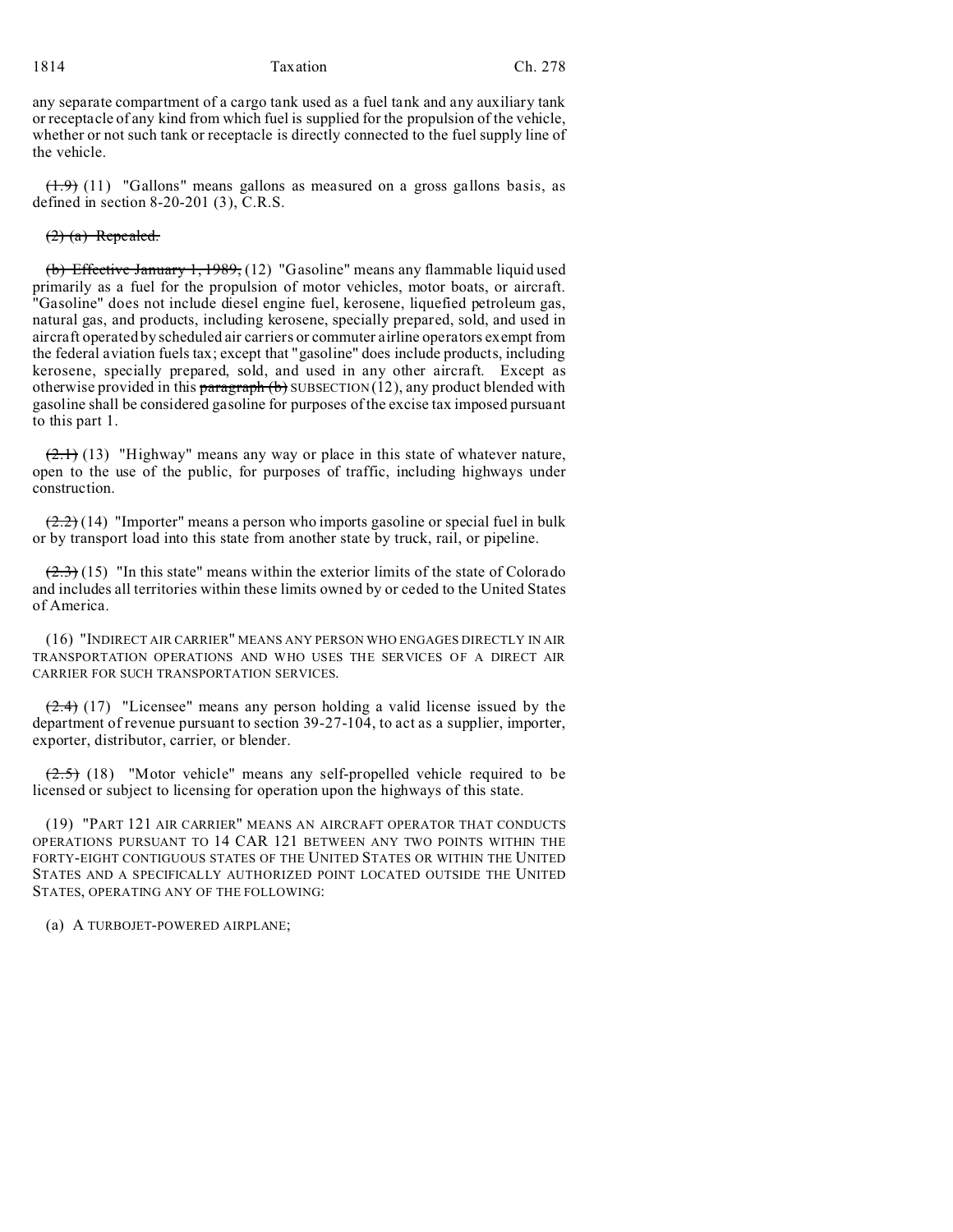(b) AN AIRPLANE HAVING A PASSENGER-SEAT CONFIGURATION OF MORE THAN NINE PASSENGER SEATS, EXCLUDING EACH CREWMEMBER SEAT; OR

(c) AN AIRPLANE HAVING A PAYLOAD CAPACITY OF MORE THAN SEVEN THOUSAND FIVE HUNDRED POUNDS.

(20) "PART 135 COMMUTER AIR CARRIER" MEANS AN AIRCRAFT OPERATOR THAT CONDUCTS OPERATIONS PURSUANT TO 14 CAR 135, OPERATING A MINIMUM OF FIVE ROUND TRIPS PER WEEK ON AT LEAST ONE ROUTE BETWEEN TWO OR MORE POINTS ACCORDING TO THE PUBLISHED FLIGHT SCHEDULES, OPERATING EITHER OF THE FOLLOWING:

(a) ANY AIRPLANE, OTHER THAN A TURBOJET-POWERED AIRPLANE, THAT HAS A MAXIMUM PASSENGER-SEAT CONFIGURATION OF NINE SEATS OR FEWER AND A PAYLOAD CAPACITY OF SEVEN THOUSAND FIVE HUNDRED POUNDS OR FEWER; OR

(b) A ROTORCRAFT.

(21) "PART 135 ON-DEMAND OPERATOR" MEANS AN AIRCRAFT OPERATOR THAT CONDUCTS OPERATIONS FOR HIRE OR COMPENSATION PURSUANT TO 14 CAR 135 IN AN AIRCRAFT WITH NINE OR FEWER PASSENGER SEATS AND A PAYLOAD CAPACITY OF SEVEN THOUSAND FIVE HUNDRED POUNDS OR FEWER. A PART 135 ON-DEMAND OPERATOR OPERATES ON AN ON-DEMAND BASIS AND DOES NOT MEET THE FLIGHT SCHEDULED QUALIFICATIONS OF A PART 135 COMMUTER AIR CARRIER.

 $(3)$  (22) (a) "Person" means every individual, firm, association, joint stock company, syndicate, limited liability company, partnership, joint venture, corporation, estate, trust, or any group or combination thereof acting as a unit, this state, any county, city and county, municipality, special district, or other political subdivision of this state, or any group or combination of such governmental entities acting as a unit.

(b) Whenever used in any clause in this part 1 prescribing or imposing a fine, imprisonment, or both, "person":

(I) As applied to a firm, association, limited liability company, partnership, joint venture, joint stock company, receiver, or syndicate, means the partners or members thereof;

(II) As applied to a corporation, means the officers or resident managing agent thereof; and

(III) As applied to an estate, trust, or business trust, means the administrator or trustee thereof.

### (4) (Deleted by amendment, L. 95, p. 981, 1, effective July 1, 1995.)

(23) "PUBLIC CHARTER" MEANS A ONE WAY OR ROUND TRIP CHARTER FLIGHT PERFORMED BY ONE OR MORE DIRECT AIR CARRIERS AS DEFINED PURSUANT TO SUBSECTION (6) OF THIS SECTION AND THAT IS ARRANGED AND SPONSORED BY A PUBLIC CHARTER OPERATOR PURSUANT TO 14 CAR 380.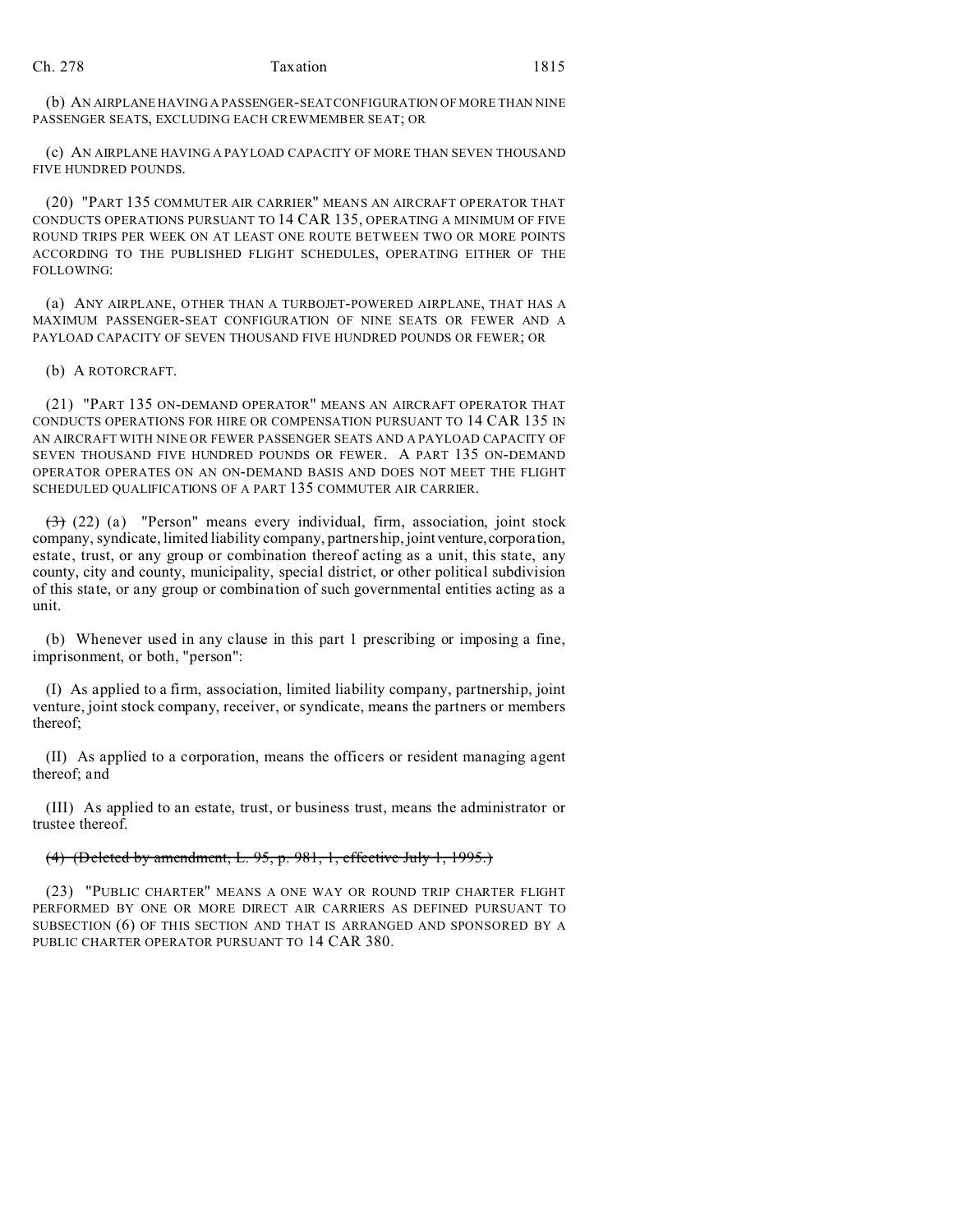1816 Taxation Ch. 278

(24) "PUBLIC CHARTER OPERATOR" MEANS A UNITED STATES OR FOREIGN INDIRECT AIR CARRIER AS DEFINED IN SUBSECTION (16) OF THIS SECTION THAT IS AUTHORIZED TO ENGAGE IN THE FORMATION OF GROUPS FOR TRANSPORTATION ON PUBLIC CHARTERS IN ACCORDANCE WITH 14 CAR 380.

 $(5)$  (25) "Refiner" means a person who processes crude oil or who produces, refines, prepares, distills, or manufactures gasoline or special fuel in this state.

 $(6)$  (26) "Refinery" means any place where gasoline, special fuel, or crude oil is produced, refined, compounded, blended, or manufactured.

(27) "RETAILER" MEANS EVERY PERSON SELLING GASOLINE IN THIS STATE AT THE RETAIL LEVEL OF TRADE.

 $(6.1)$  (28) "Sell" means to transfer title or possession, exchange, or barter in any manner or by any means whatsoever.

 $(6.3)$  (29) "Special fuel" means diesel engine fuel, kerosene, liquefied petroleum gas, and natural gas used for the generation of power to propel a motor vehicle on the highways of this state. "Special fuel" does not include gasoline as defined in section  $39-27-101(2)$  SUBSECTION (12) OF THIS SECTION.

 $(6.6)$  (30) "Supplier" means a person who owns and stores gasoline or special fuel in a pipeline terminal, terminal, or refinery in or outside of this state for sale or use within or outside the boundaries of this state.

### (7) Repealed.

(8) (31) "Tank farm" means any collection of tanks for storage of gasoline or special fuel located at or appurtenant to any refinery or pipeline terminal for storage of gasoline or special fuel before the sale thereof in this state.

 $(9)$  (32) "Terminal" means a gasoline or special fuel storage and distribution facility that is supplied by a pipeline, vessel, or refinery or a tank farm from which gasoline or special fuel may be removed for distribution.

 $(10)$  (33) "Terminal operator" means the person who by ownership or contractual agreement controls the operation of a terminal.

 $(11)$  (34) "Use" or "uses" means the placing of special fuel into any fuel tank, unless it is established to the satisfaction of the executive director of the department of revenue that the fuel was consumed for a purpose other than to propel a motor vehicle on the highways of this state. With respect to fuel brought into this state in a fuel tank, "use" means the consumption of the fuel in this state. A vendor placing special fuel into a fuel tank of a motor vehicle not owned by the vendor is not deemed to have used the fuel.

 $(12)$  (35) "User" means any person who uses special fuel.

 $(13)(36)$  "Vendor" means any person who sells special fuel in this state and places the fuel, or causes the fuel to be placed, into any fuel tank or receptacle from which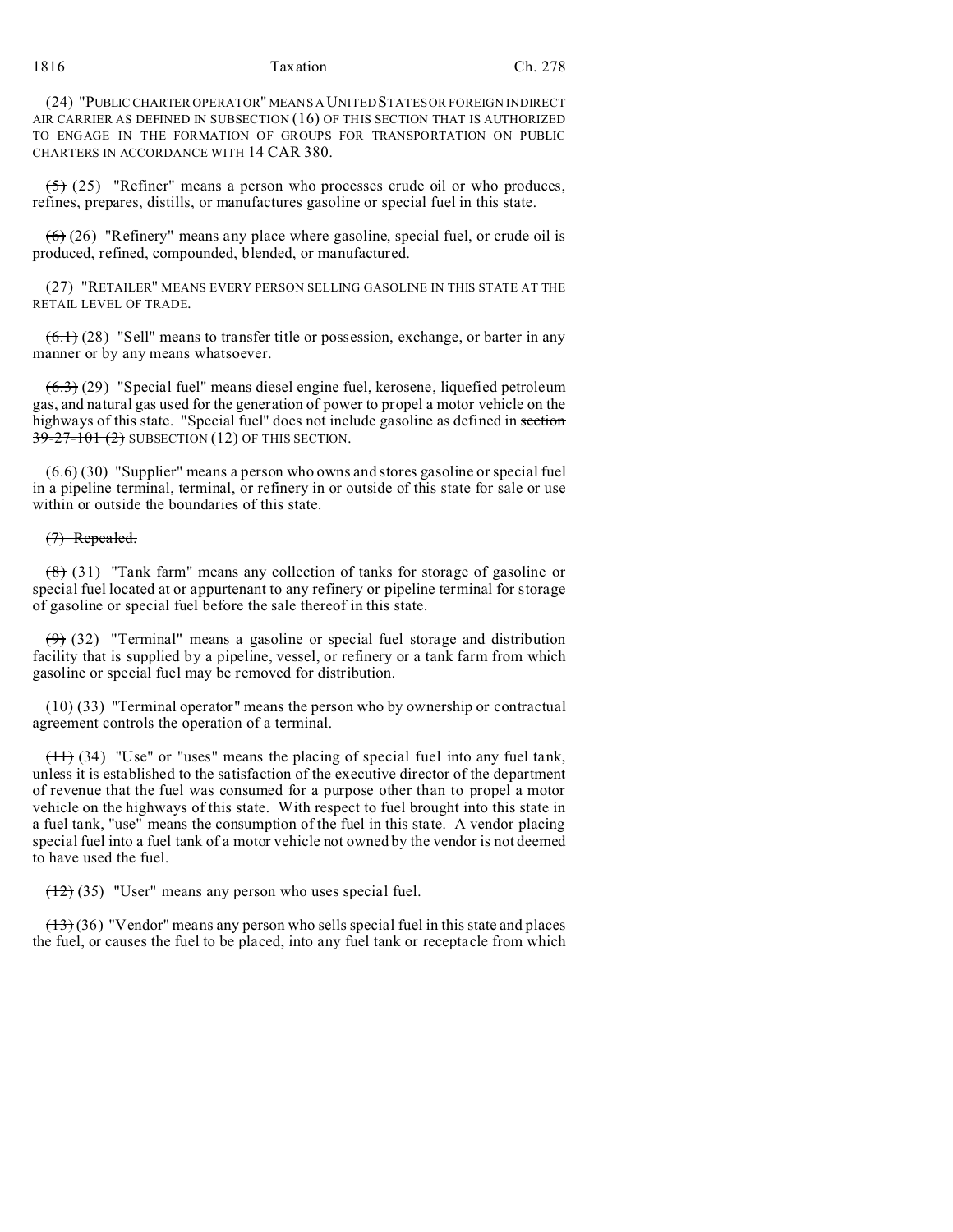a fuel tank is supplied; including service station dealers, brokers, and users who sell special fuel to others and distributors who sell special fuel to users. For the purposes of this part 1, a vendor of liquefied petroleum gases shall be deemed a distributor and shall comply with all of the requirements imposed upon distributors in this part 1.

**SECTION 3.** 39-27-102 (1) (a) (IV) (B) and (1) (b), Colorado Revised Statutes, are amended to read:

**39-27-102. Tax imposed on gasoline - deposits - penalties.** (1) (a) (IV) (B) The provisions of this subparagraph (IV) shall not apply to  $\frac{di}{dt}$ carriers engaged in interstate, intrastate, and foreign air transportation as those terms are defined in section 101 of the federal "Aviation Act of 1958", as amended, 49 U.S.C. sec. 1301 DOMESTIC OR FOREIGN PART 121 AIR CARRIERS AS DEFINED IN SECTION 39-27-101 (19) OR PART 135 COMMUTER AIR CARRIERS AS DEFINED IN SECTION 39-27-101 (20) AUTHORIZED TO PROVIDE PASSENGER AND CARGO AIR TRANSPORTATION SERVICES PURSUANT TO THE REGULATIONS OF THE OFFICE OF THE SECRETARY OF TRANSPORTATION AND FEDERAL AVIATION ADMINISTRATION OF THE UNITED STATES DEPARTMENT OF TRANSPORTATION. THE PROVISIONS OF THIS SUBPARAGRAPH (IV) ALSO SHALL NOT APPLY TO DIRECT AIR CARRIERS AS DEFINED IN SECTION 39-27-101 (6), PROVIDING AIR TRANSPORTATION TO AUTHORIZED PUBLIC CHARTER OPERATORS PURSUANT TO 14CAR380. FOR THOSE AIR CARRIERS THAT ARE CERTIFICATED BY THE UNITED STATES DEPARTMENT OF TRANSPORTATION FOR BOTH PART 121 AIR CARRIER OPERATIONS AND PART 135 ON-DEMAND OPERATIONS, THE PROVISIONS OF THIS SUB-SUBPARAGRAPH (B) SHALL NOT APPLY TO THE AIR CARRIER'S PART 135 ON-DEMAND OPERATIONS.

(b) In the case of gasoline shipped to a distributor from a terminal, the amount of gasoline acquired shall be deemed to be the amount shipped from the terminal, as shown by the terminal manifest; except that an allowance of two percent of the total amount of gasoline acquired during any calendar month, as shown by terminal manifests, shall be deducted by the licensed distributor to cover losses in transit and in unloading the gasoline and costs of collection and payment to the state of the tax imposed by this section, out of which allowance the distributor shall make to each retailer "retailer" being defined as every person selling gasoline in this state at the retail level of trade, an allowance of one percent of the amount of gasoline delivered during each calendar month by the distributor to the retailer, as shown by delivery invoices signed by the retailer. The tax imposed by this section shall be exempted on each recorded and reported sale by a distributor to the United States, or any of its agencies, and to any town, city, county, city and county, special district, or school district when the sale involves a single delivery and the gasoline is used exclusively by the governmental entity in performing its governmental functions and activities. THE EXEMPTION SHALL APPLY SOLELY TO MACHINES OWNED OR OPERATED BY THE UNITED STATES OR ANY OF ITS AGENCIES, BY THE STATE, OR BY ANY TOWN, CITY, COUNTY, CITY AND COUNTY, SCHOOL DISTRICT, OR OTHER POLITICAL DIVISION OF THE STATE. EXEMPTIONS FOR PERSONS CONDUCTING BUSINESSFORSUCHGOVERNMENTAL ENTITIES ON A CONTRACT BASIS USING AN AIRCRAFT SHALL BE BASED SOLELY ON THE APPLICABLE OPERATING CERTIFICATE OF THE AIRCRAFT OPERATOR PURSUANT TO SUB-SUBPARAGRAPH (B) OF SUBPARAGRAPH (IV) OF PARAGRAPH (a) OF THIS  $SUBSECTION(1)$ . Any governmental entity referred to in this paragraph (b) may obtain an exemption certificate from the executive director of the department of revenue. Upon receipt of an exemption certificate, such governmental entity may purchase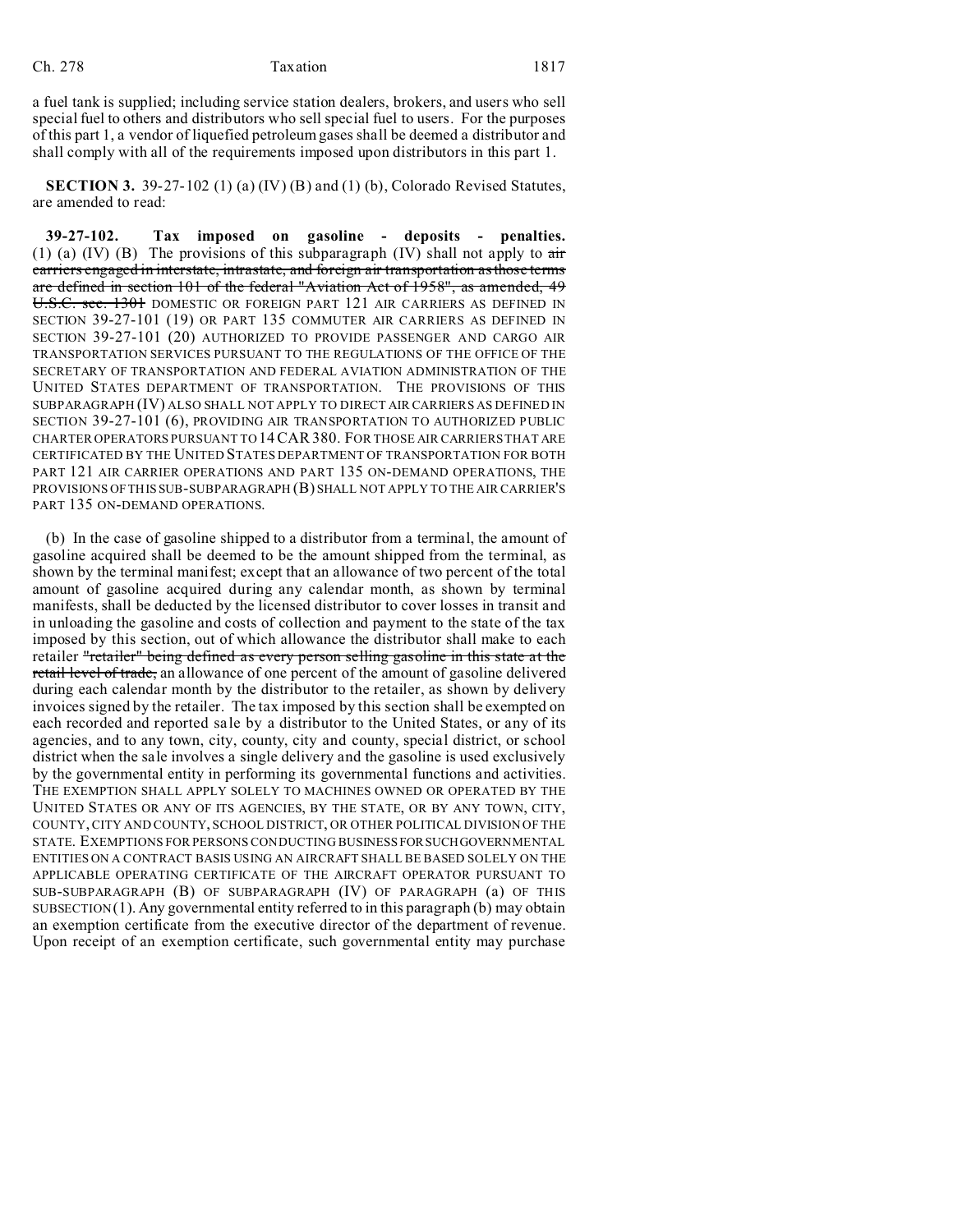gasoline from a distributor without payment of the excise tax imposed pursuant to this part 1 if the gasoline is used exclusively by the governmental entity in performing its governmental functions and activities.

**SECTION 4.** 39-27-103 (3) (a) (I) (F) and (3) (a) (I) (H), Colorado Revised Statutes, are amended to read:

**39-27-103. Refunds - penalties - checkoff.** (3) (a) (I) Any person who purchases gasoline or special fuel and pays the tax thereon at the time of such purchase shall be entitled to a refund by the controller, upon voucher certified by the department of revenue of the amount of such tax paid by him or her upon complying with the applicable conditions and provisions of this section, if the gasoline or special fuel is used for the purpose of:

(F) Operating an aircraft by a scheduled PART 121 air carrier or AS DEFINED IN SECTION 39-27-101 (19), A PART 135 commuter airline operator AIR CARRIER AS DEFINED IN SECTION 39-27-101 (20), OR A DIRECT AIR CARRIER AS DEFINED IN SECTION 39-27-101 (6) PROVIDING TRANSPORTATION TO AN AUTHORIZED PUBLIC CHARTER OPERATOR PURSUANT TO 14 CAR 380;

(H) Any commercial use other than the operation of a motor vehicle upon the highways of this state AND THE OPERATION OF ANY AIRCRAFT OTHER THAN THE OPERATION OF AIRCRAFT SPECIFIED IN SUB-SUBPARAGRAPHS (D) AND (F) OF THIS SUBPARAGRAPH (I); or

**SECTION 5.** 8-20-235, Colorado Revised Statutes, is amended to read:

**8-20-235. Measuring gasoline and special fuel for sale to distributors.** Notwithstanding any other provision of this part 2, the method of determining gallonage of gasoline or special fuel sold to distributors, as defined in section  $39-27-101$   $(1.5)$  SECTION 39-27-101  $(7)$ , C.R.S., shall be on a gross or net gallons basis at the option of the distributor. Such election shall be for a twelve-month period.

**SECTION 6.** 39-26-114 (1) (a) (XV), Colorado Revised Statutes, is amended to read:

**39-26-114. Exemptions - disputes - credits or refunds - definitions - creation of fund.** (1) (a) There shall be exempt from taxation under the provisions of this part 1 the following:

(XV) The sale of special fuel, as defined in section  $39-27-101$  (6.3) SECTION 39-27-101 (29), used for the operation of farm vehicles when such vehicles are being used on farms and ranches;

**SECTION 7.** 39-26-203 (1) (c) (I), Colorado Revised Statutes, is amended to read:

**39-26-203. Exemptions - definitions.** (1) This part 2 is declared to be supplementary to the "Emergency Retail Sales Tax Act of 1935", part 1 of this article, and shall not apply: